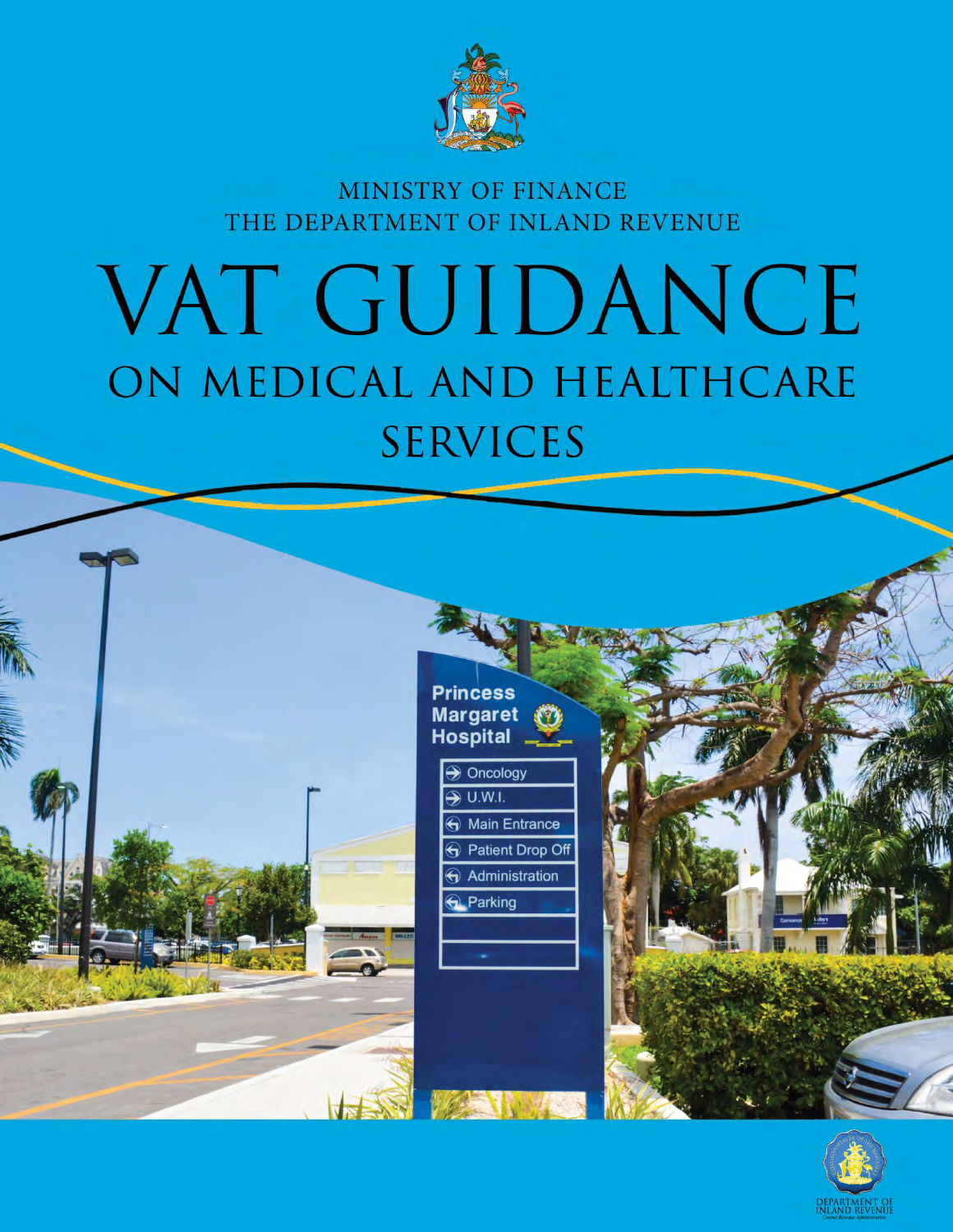#### **Introduction**

This guide isintended to provide those providing medical or health care services with information about Value Added Tax ("VAT"). It should be read in conjunction with the Value Added Tax Act 2014 ("VAT Act") as amended, the Value Added Tax Regulations 2014 ("VAT Regulations"), the VAT Rules and The Bahamas General VAT Guide ("VAT Guide"), all of which can be found on the website of the Government of The Bahamas ("Government"). **If there is a discrepancy within the Guidance Note, the law will prevail in accordance with the VAT Act, Regulations and/or Rules.**

## **Are Medical services subject to VAT?**

The supply of most medical services is subject to VAT. Any person who operates a business in The Bahamas which provides medical services is engaged in a taxable activity unless the medical service is exempt pursuant to the Second Schedule of the Act.

## **Which medical services are exempt from VAT?**

Paragraph 3 of Part I of the Second Schedule of the VAT Act states an exempt supply of services is a supply of a transaction comprising "medical services where supplied by a public health care facility to a public patient in accordance with the regulations".

The VAT Regulations state that a medical service is a service which includes:

- i. medical, dental, nursing, convalescent, rehabilitation, midwifery, paramedical, or other similar services and;
- ii**.** performed by, or under the supervision and control of a person who is licensed in accordance with the Medical Act (Ch. 224) or the Dental Act (Ch. 226) and in possession of a valid Business Licence to provide such services in accordance with the Business Licence Act (No. 25 of 2010) and ;
- iii. which is not cosmetic in nature.

Medical services are only exempt from VAT when provided by a public health care facility and provided to a public patient.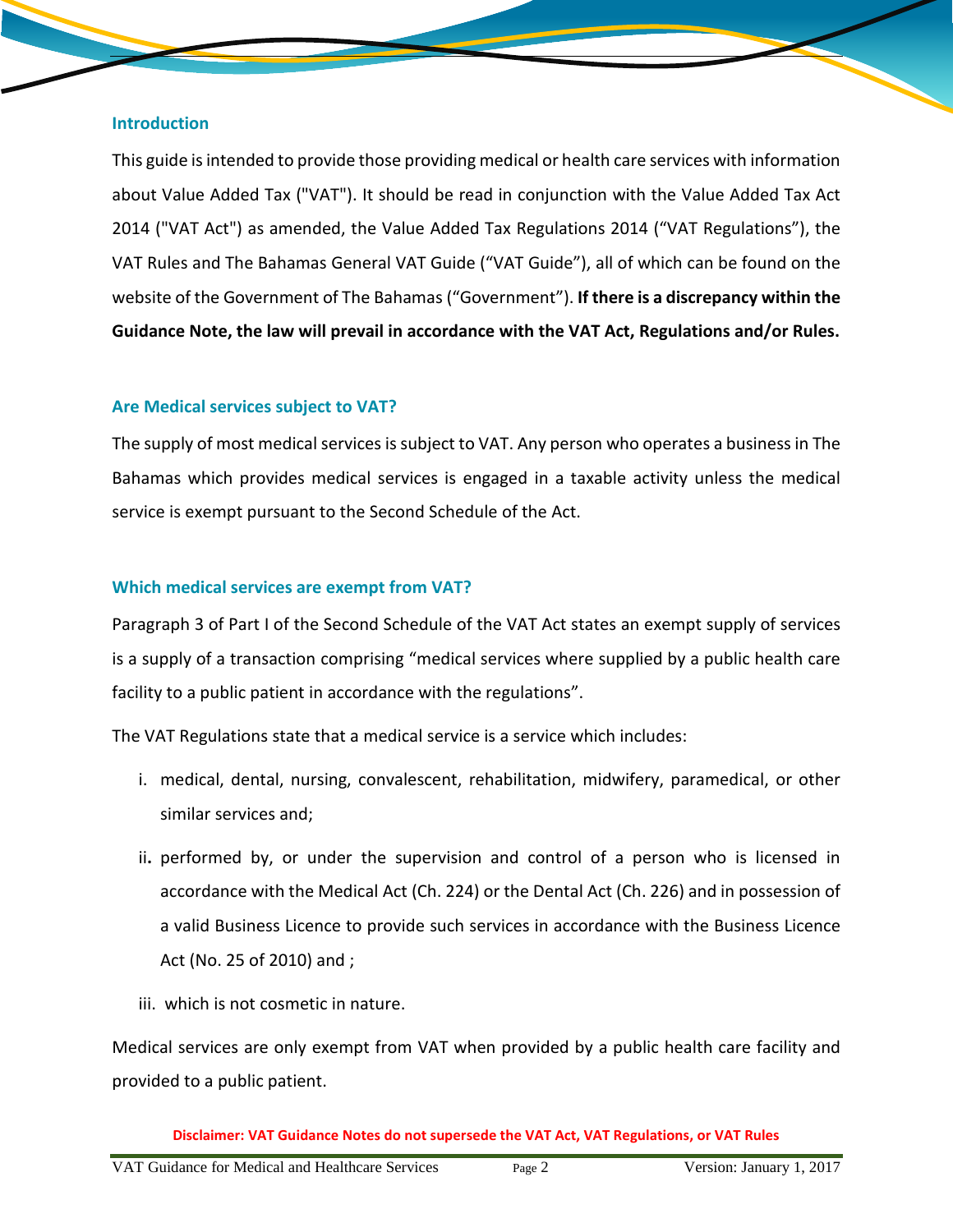A public health care facility is a hospital or clinic operated by:

- a) The Public Hospital's Authority established under section 3 of the Public Hospitals Authority Act (Ch. 234); or
- b) The Ministry of Health or a department within the Ministry of Health.

A public patient is a person who receives services free of charge at a public health care facility who is:

- a) Indigent;
- b) A child under the age of eighteen years;
- c) A person of sixty-five years of age or over;
- d) A Bahamas Government employee; or
- e) Entitled to receive such services free of charge under special criteria established by the Ministry of Health.

Medical services provided by a public health care facility to a public patient free of charge can include:

- $\Box$  Services that consist of medical or surgical treatment in connection with the health of a person including:
	- $\triangleright$  Nursing services
	- $\geq$  Medical or surgical procedures except for cosmetic surgery that is not considered to be in connection with the health of a person.
- Dental services
- $\Box$  Gynecology services including services of a midwife, pregnancy, and postnatal care
- □ Paramedical services
- $\Box$  Rehabilitation services
- $\Box$  Transportation provided as an integral part of the care or medical treatment of a person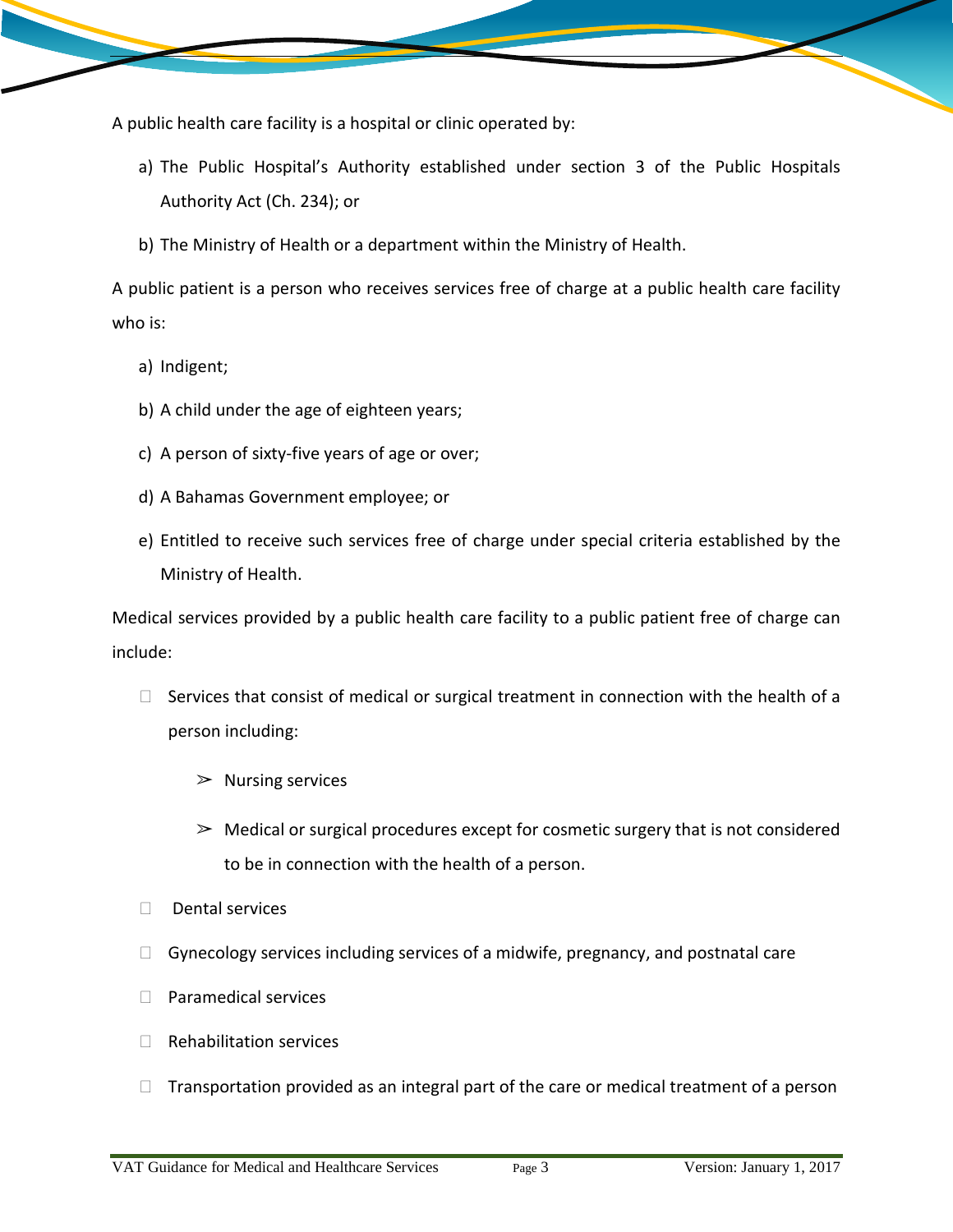- $\Box$  Toiletry products provided to a patient who is in hospital or in care where the products are provided as part of the medical care
- $\Box$  The provision of equipment specifically designed for use by the disabled such as a wheelchair where the equipment is provided as part of the medical care
- $\Box$  Tests undertaken as a means of detecting or preventing health issues
- $\Box$  Family planning consultations
- $\Box$  Immunization and vaccination where provided as part of medical care
- $\Box$  Screening for medical conditions
- $\Box$  Psychiatric and counseling services
- $\Box$  Meals, accommodations and toiletry products provided to the public patient who is in hospital care, are exempt when provided together with the medical service

## **Which care services are exempt from VAT?**

Some care services (as separate and apart from medical services) are exempt from VAT. Paragraph 10 of Part 1 of the Second Schedule of the VAT Act states that services provided directly by a care facility to specified persons are exempt from VAT.

These persons include:

- $\Box$  aged,
- $\Box$  indigent,
- informed
- $\Box$  disabled, or
- $\Box$  handicapped.

The following services are therefore exempt from VAT:

- $\Box$  Care and facilities provided for the elderly or infirm including residential care
- $\Box$  Care and facilities provided for the disabled or handicapped including residential care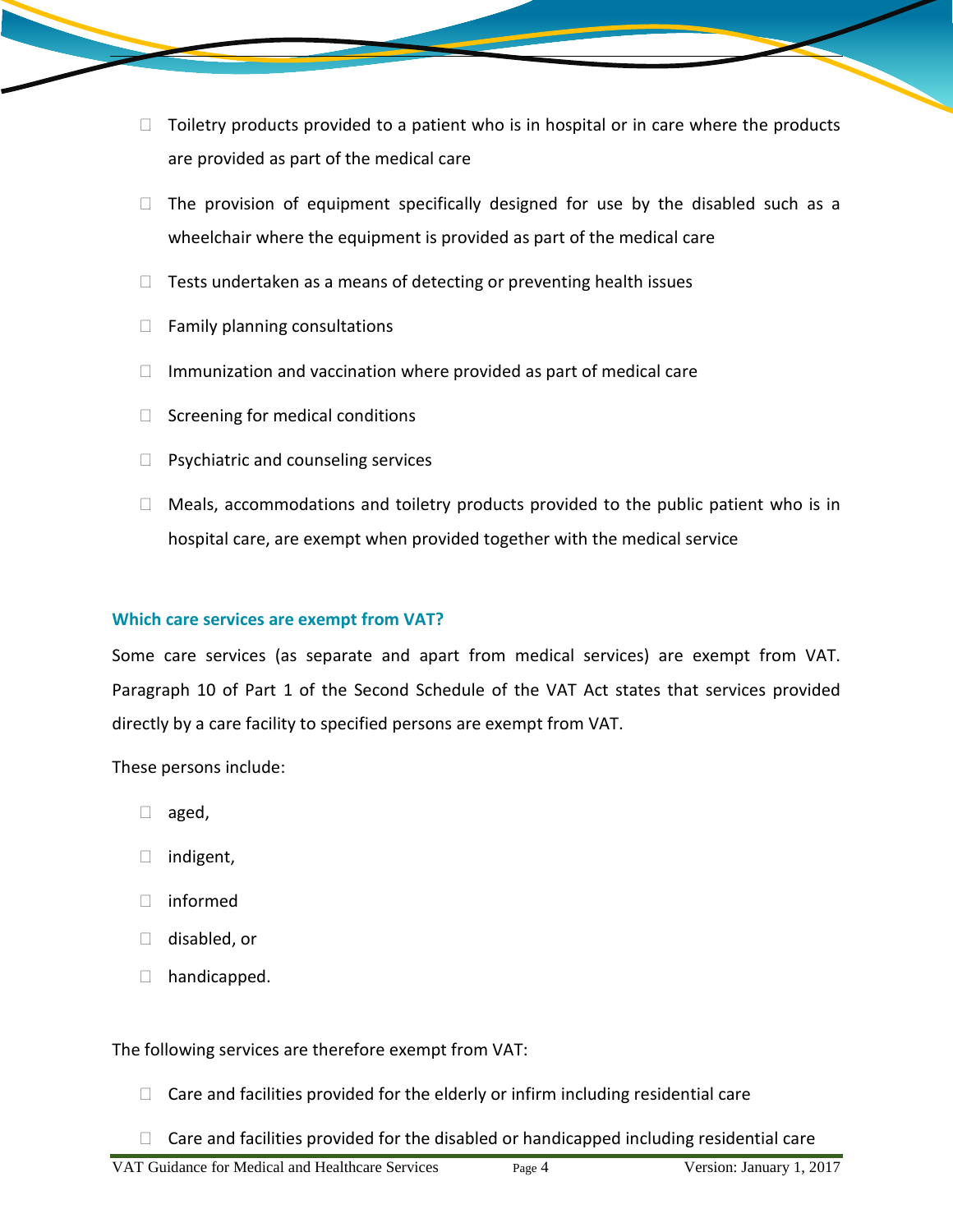- $\Box$  The protection of children in need including residential care
- $\Box$  Mental health services including residential care for those in need
- $\Box$  Care including residential care for indigent persons including those that are impoverished or destitute.

Where the services provided include residential care, the provision of meals and refreshments are also exempt from VAT.

## **Which goods and services are not exempt from VAT?**

- $\Box$  Confectionery, newspapers, journals and similar items that are sold to patients
- $\Box$  Provision of a phone, television or other electronic devices provided for a separate charge
- $\Box$  Any other goods or services which are provided for a separate charge that is not considered essential for the medical treatment of a person
- $\Box$  Paternity testing
- $\Box$  Administrative services such as providing character references
- $\Box$  Provision of medical records provided for a separate charge
- $\Box$  Provision of a medical certificate or report
- $\Box$  Cosmetic surgery purely for cosmetic reasons
- $\Box$  Supply of spectacles or lenses provided for a separate charge
- $\Box$  The provision of hearing aids provided for a separate charge
- $\Box$  The provision of veterinary services or services relating to the welfare of animals
- $\Box$  Services of a physiotherapist, chiropractor, chiropodist unless provided by a medical practitioner licensed in accordance with the Medical Act and provided as part of medical treatment
- $\Box$  Provision of services such as a retreat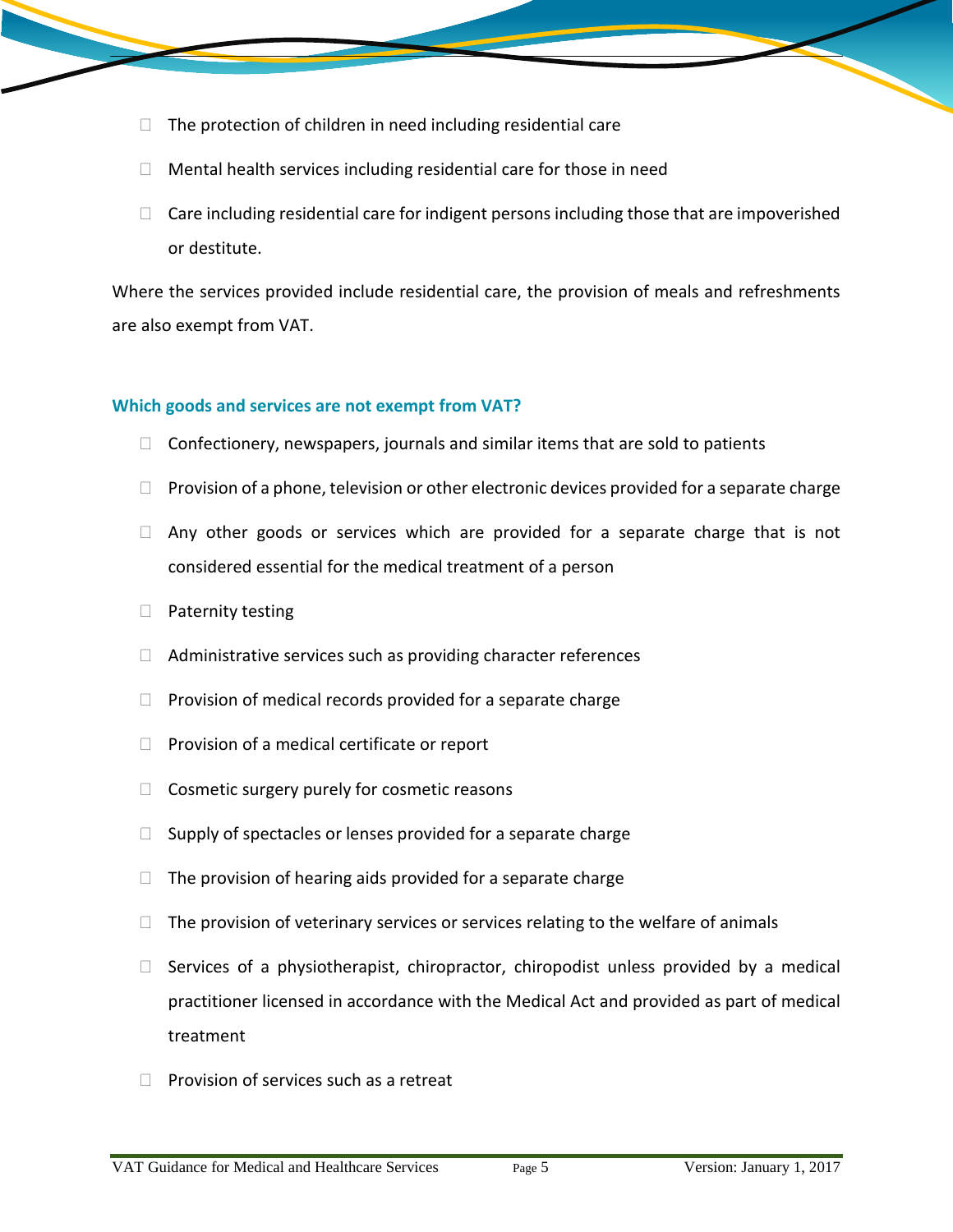$\Box$  Immunization and vaccination where requested by a person, for example in the case where they are visiting another country

## **What is the VAT treatment of medical products and drugs?**

The supply of a good incidental to the supply of a service is a supply of service therefore, the provision of medical products and drugs provided as part of medical treatment in a public health care facility to a public patient such as incontinence products, medicines, bandages, and syringes are exempt from VAT as the entire supply is treated as a supply of service.

Any drugs or medical products provided other than by a public health care facility to a public patient as part of medical treatment is subject to VAT at the standard rate.

The importation of medical products including drugs is subject to VAT at the standard rate.

## **What is the VAT treatment of the supply of medical equipment?**

Similar to the supply of drugs above, medical equipment supplied as part of the provision of medical services by a public health care facility in the treatment of a public patient is exempt from VAT. In all other instances, a supply of medical equipment is subject to VAT at the standard rate.

## **What is the VAT treatment of supplies of staff?**

The supply of medical personnel is treated the same as the supply of any other staff. The supply of staff is a taxable supply, however, if the person is employed under an employment contract the supply by the employee to the employer is not subject to VAT.

## **When is there a requirement to register for VAT?**

You should consult The Bahamas General VAT Guide on timing and other requirements for registration.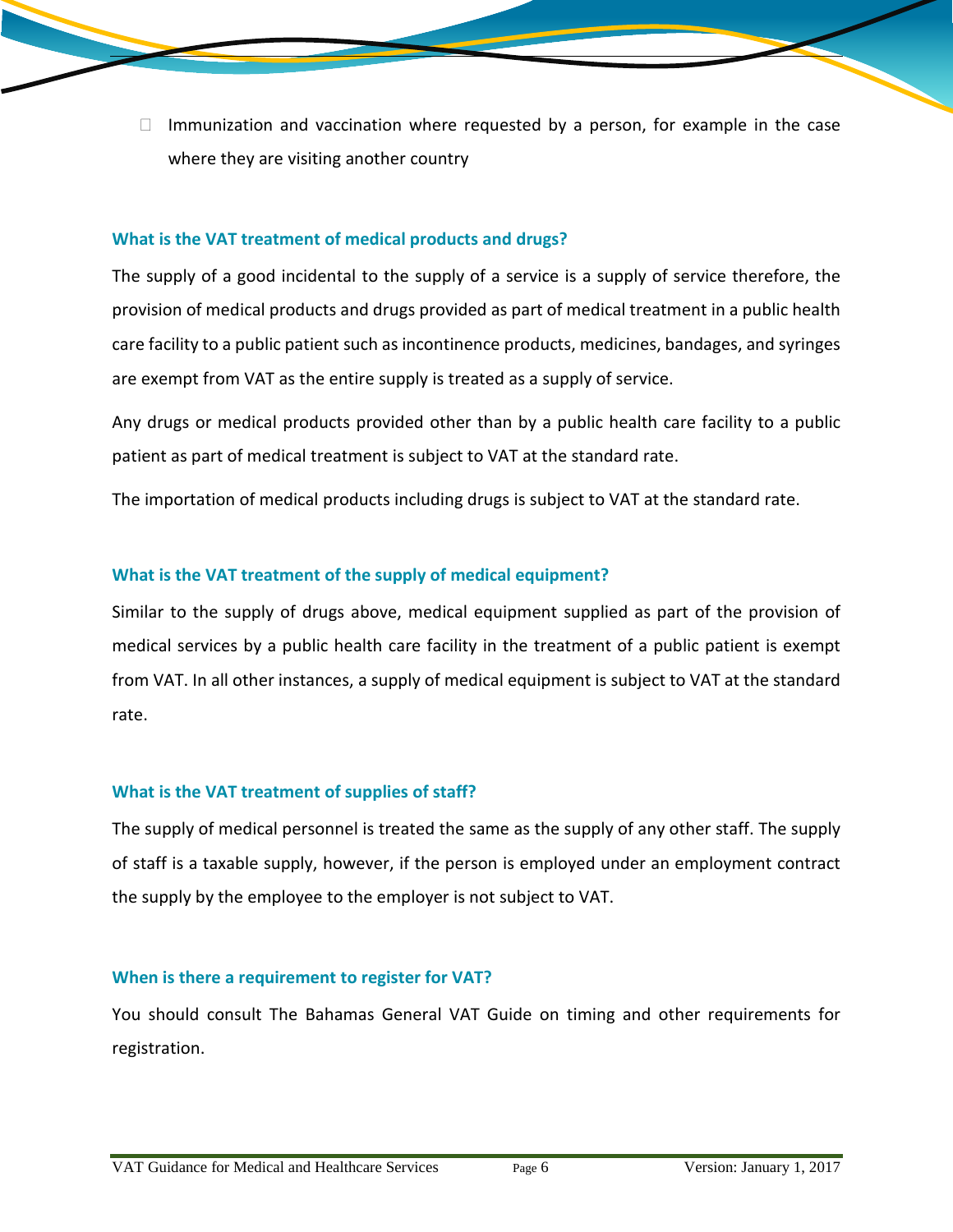## **Licenses, subscription and membership fees paid by professionals**

Most associations or bodies collect an annual license and subscription/membership fee from their members. Licenses are regulatory instruments and therefore are not subject to VAT as no supply is provided. Where a professional who provides medical services such as a medical doctor or dentist pays a license fee to a regulatory body like the Medical Association, such license will the be the exempt that from the VAT.

## **When can I recover VAT incurred on goods and services purchased?**

You can recover VAT on goods and services you purchase in relation to taxable supplies you make either at the zero rate or at the standard rate. You cannot recover VAT on goods and services you purchase in relation to supplies that are exempt from VAT.

## **Treatment of medical services with insurance**

Where medical services are provided by a facility that is not a public facility, the service is subject to VAT irrespective of to whom the supply was provided. In some instances, the patient may pay for the services directly and make a claim on the insurance company with whom they are insured; in other circumstances, the doctor may bill the insurance company for payment of the services supplied to the patient. Irrespective of how the bill is settled, the supplier of the service, once registered, must account for VAT on the full value of the service.

The obligation of the supplier to account for VAT on the amount billed is independent of what is paid by the insurance company as a result of the contractual arrangement between the insurance and the insured. Where, because of the contractual arrangement between the insurance company and the insured, the insurance company pays a portion and the insured is required to pay the balance (co-payment), the amount paid by both the insured and the insurance company must be treated as VAT inclusive.

The following illustrations depict a typical transaction where the patient is covered by insurance: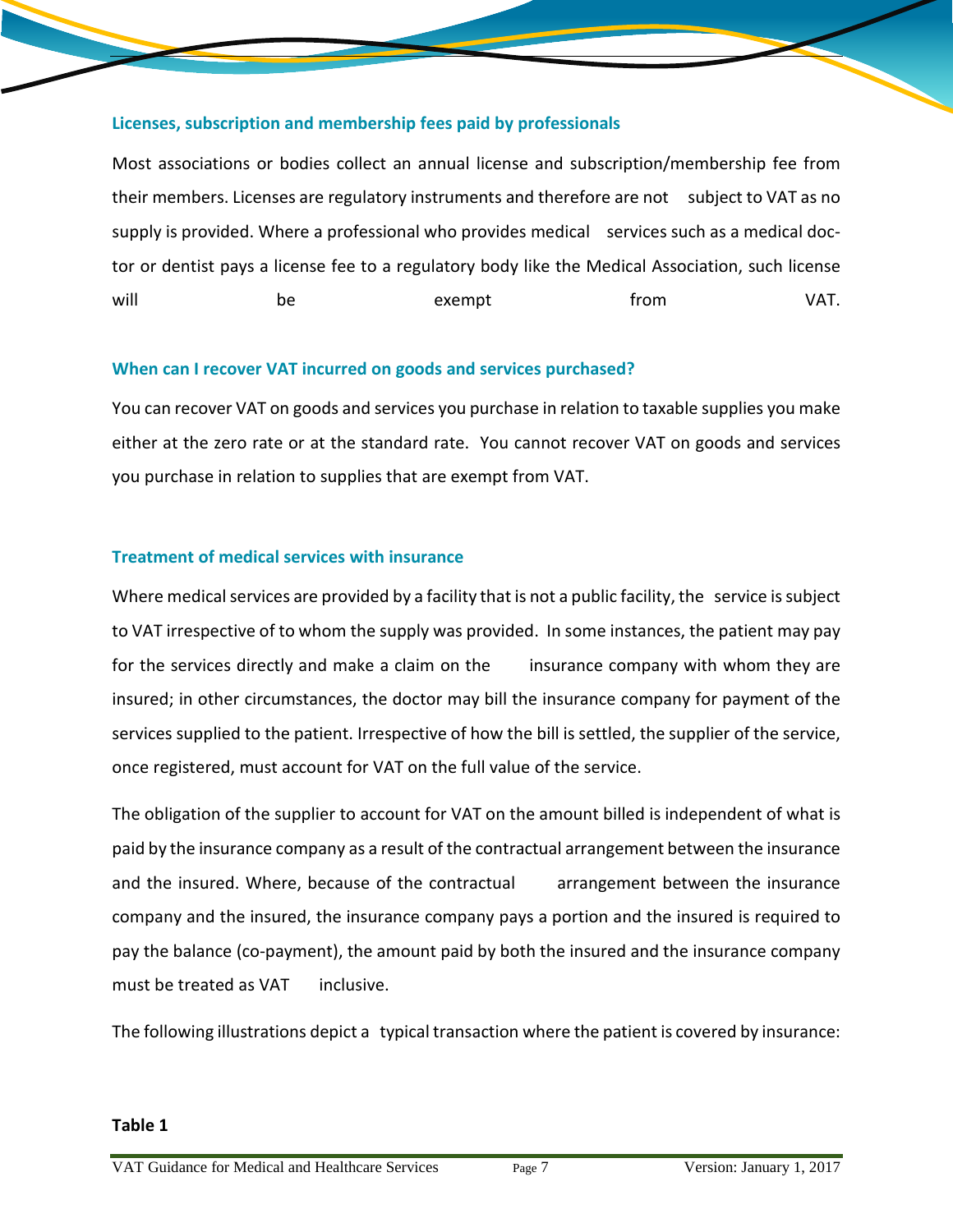| Prescription                         | 1,500 |
|--------------------------------------|-------|
| VAT @ 7.5%                           | 112.5 |
| Total Price (tax inclusive)          | 1,613 |
| Co-pay $(20\% \text{ of the total})$ | 322.5 |
| Balance (insurance)                  | 1,290 |

In the above example, a patient presents a prescription to be filled at a pharmacy which accepts insurance. The time of supply for the purpose of reporting VAT by the pharmacy is the time (VAT period) when the prescription was filled and receipt issued. The value of the supply is the full amount for the medication irrespective that a percentage will be paid by the insurance company and another portion by the patient. Therefore, the pharmacy must report VAT on the full value of the medication in the VAT period in which it was dispensed.

**Table 2**

| Office visit                      | 300  |
|-----------------------------------|------|
| VAT @ 7.5%                        | 22.5 |
| Total Price (tax inclusive) 322.5 |      |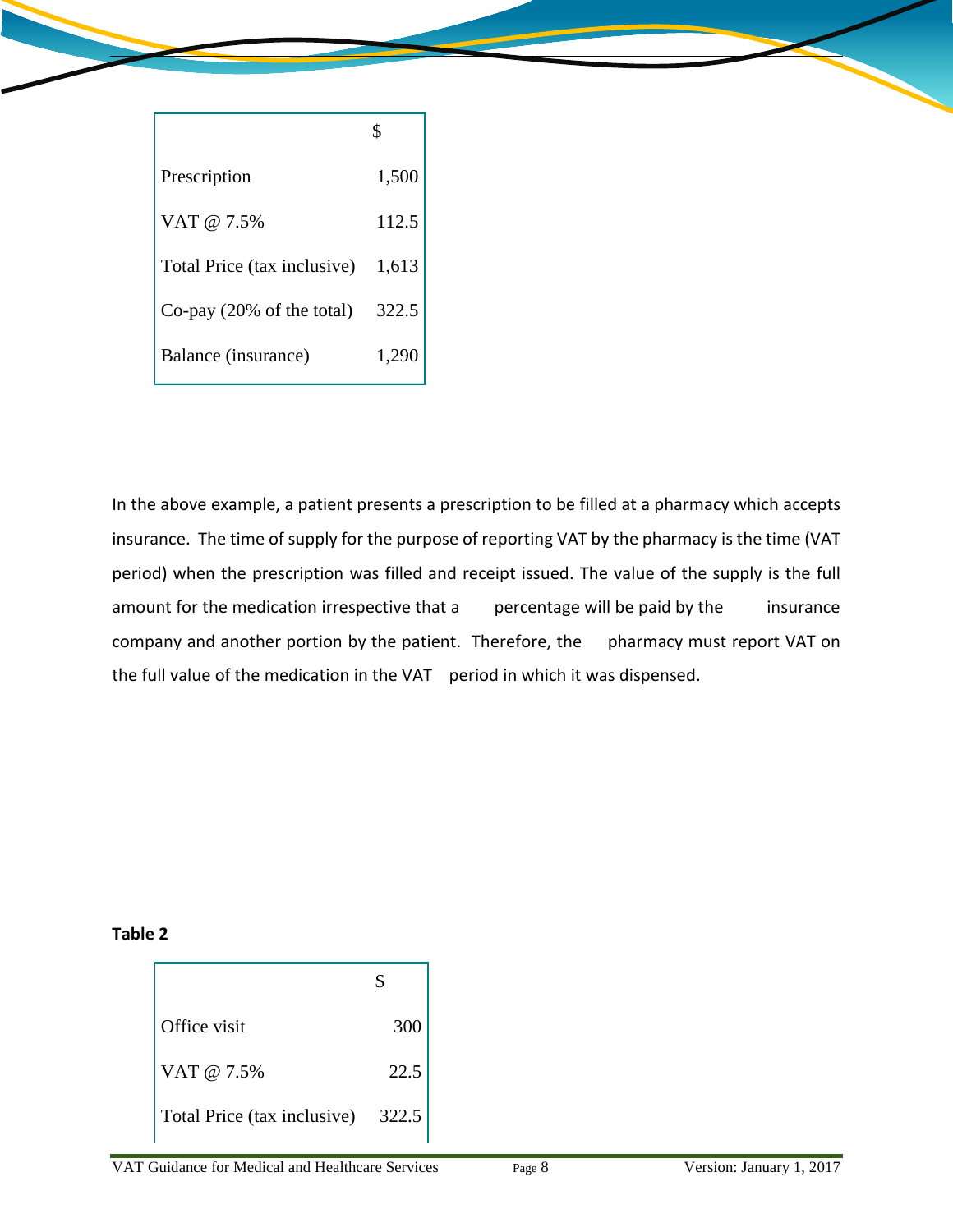| $Co-Pay(20% of the total)$ | 64.5 |
|----------------------------|------|
| Balance (insurance)        | 258  |

In the preceding example, the doctor must report VAT of \$22.50 in the VAT period in which the service was supplies.

### **The Law**

You may find the following references to the legislation useful.

## **VAT Act**

Second Schedule Part I section 3 - exemption of medical services.

Second Schedule Part I section 10 - exemption on services provided to persons in need of care.

#### **VAT Regulations**

Part I Regulation 8 - determination of exempt medical services.

## **CONTACT US**

Further information can be obtained from the Taxpayers Services help desk: 1 (242) 225 7280

Or you can contact us by email: [taxinquiries@bahamas.gov.bs](mailto:taxinquiries@bahamas.gov.bs)